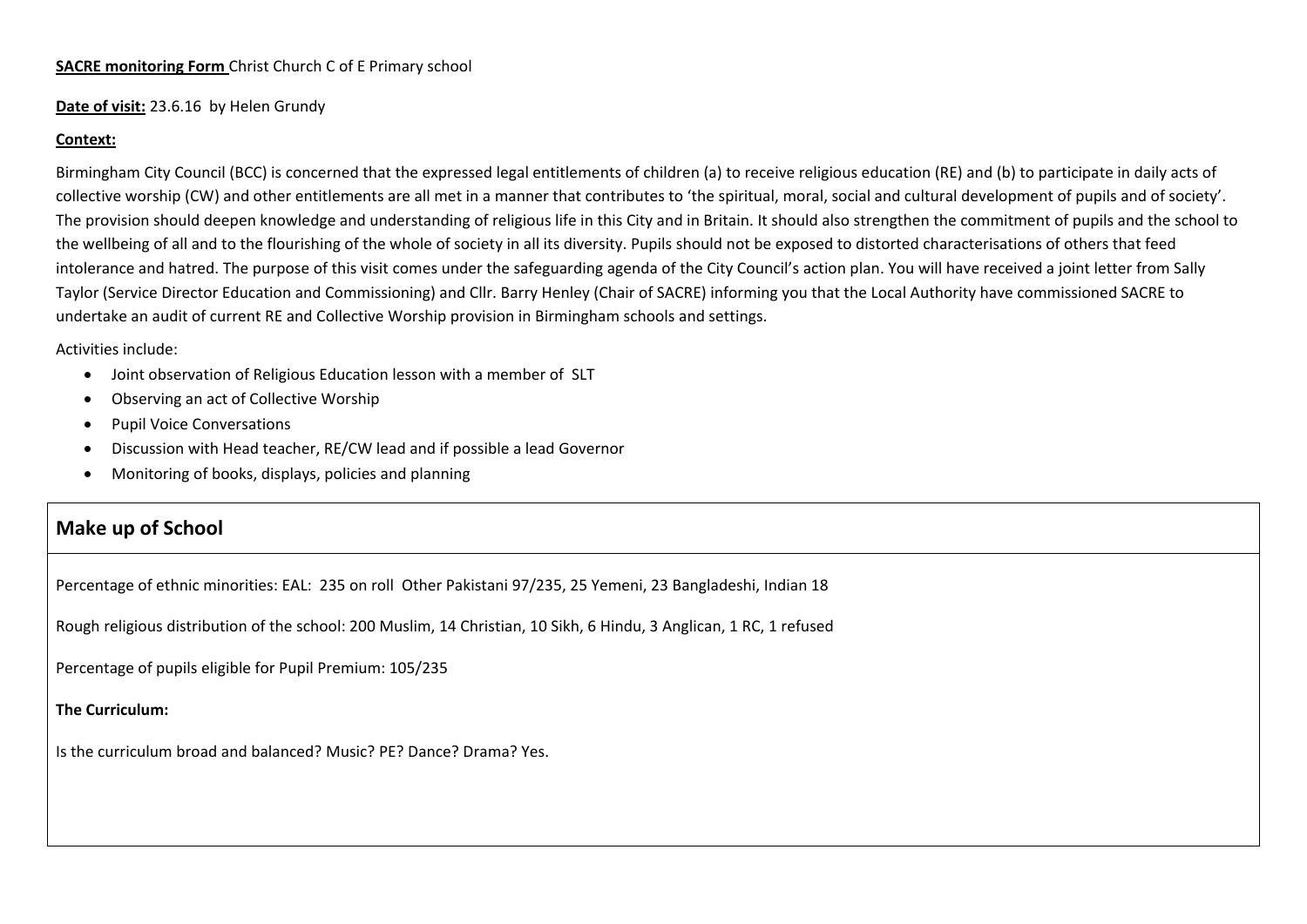| <b>Religious Education</b>                                                   | <b>Strengths overall</b>                                                                                                                                                                                                                                                                                                                                                                                                                                                                                                                                                                                                                                                                                                                                                                                                                                                                                                                                                                                                                                                                                                                                                                                                                                                                                                                                                                                                                                                                                                                                                                         | <b>Areas for development</b> | <b>Considerations?</b>                                                                                                                                                                                                                                                                                                                                                                                                                                                                                               |
|------------------------------------------------------------------------------|--------------------------------------------------------------------------------------------------------------------------------------------------------------------------------------------------------------------------------------------------------------------------------------------------------------------------------------------------------------------------------------------------------------------------------------------------------------------------------------------------------------------------------------------------------------------------------------------------------------------------------------------------------------------------------------------------------------------------------------------------------------------------------------------------------------------------------------------------------------------------------------------------------------------------------------------------------------------------------------------------------------------------------------------------------------------------------------------------------------------------------------------------------------------------------------------------------------------------------------------------------------------------------------------------------------------------------------------------------------------------------------------------------------------------------------------------------------------------------------------------------------------------------------------------------------------------------------------------|------------------------------|----------------------------------------------------------------------------------------------------------------------------------------------------------------------------------------------------------------------------------------------------------------------------------------------------------------------------------------------------------------------------------------------------------------------------------------------------------------------------------------------------------------------|
| <b>Observations</b>                                                          | -lots of questioning to check understanding<br>-Pupil with religion being focused on today (Hinduism)<br>used as reference point, she is happy and seems proud                                                                                                                                                                                                                                                                                                                                                                                                                                                                                                                                                                                                                                                                                                                                                                                                                                                                                                                                                                                                                                                                                                                                                                                                                                                                                                                                                                                                                                   |                              | -Lots of teacher talk; when remembering trip to Mandir,<br>could children have quickly shared with a TP one thing<br>they remembered from the visit? When children had to                                                                                                                                                                                                                                                                                                                                            |
| Paired observations were<br>undertaken with                                  | to be asked<br>-Key vocabulary shared and expectation of correct<br>spelling of these when writing                                                                                                                                                                                                                                                                                                                                                                                                                                                                                                                                                                                                                                                                                                                                                                                                                                                                                                                                                                                                                                                                                                                                                                                                                                                                                                                                                                                                                                                                                               |                              | think of 1 way they see God in their own mind, could they<br>have turned to a partner to do this to share, corroborate<br>or compare different views?                                                                                                                                                                                                                                                                                                                                                                |
| RE lead Bushra Hussain                                                       | -Reflection time built into end 'How do we feel about<br>God?' personalises the learning experience                                                                                                                                                                                                                                                                                                                                                                                                                                                                                                                                                                                                                                                                                                                                                                                                                                                                                                                                                                                                                                                                                                                                                                                                                                                                                                                                                                                                                                                                                              |                              | 'God has created different roles' for himself being talked                                                                                                                                                                                                                                                                                                                                                                                                                                                           |
| Year Group: 2                                                                | -Class visit to the Mandir used to remind children and<br>replace them in 'Hinduism'                                                                                                                                                                                                                                                                                                                                                                                                                                                                                                                                                                                                                                                                                                                                                                                                                                                                                                                                                                                                                                                                                                                                                                                                                                                                                                                                                                                                                                                                                                             |                              | through is quite hard to follow. When introducing Lord<br>Krishna, Vishnu, Shiva, Brama could some children have                                                                                                                                                                                                                                                                                                                                                                                                     |
| Teacher: Mrs.Nagi                                                            | -Lovely resources shown; teacher explains how they<br>have a presence in Hindu homes                                                                                                                                                                                                                                                                                                                                                                                                                                                                                                                                                                                                                                                                                                                                                                                                                                                                                                                                                                                                                                                                                                                                                                                                                                                                                                                                                                                                                                                                                                             |                              | 'been' these representations to act out being the<br>protector, the destroyer, the supreme God etc? To                                                                                                                                                                                                                                                                                                                                                                                                               |
| Disposition focus:<br><b>Understand how Hindus</b><br>imagine God to be like | -TP think of a who, what, why question about Lord<br>Ganesh. Children really engaged afterwards with a<br>variety of questions about the image of Ganesh. Why<br>has he got feet (human feet), Is he rich, Why is he so<br>colourful?<br>-Children encouraged to question, analyse and learn<br>about the meaning s underpinning the representation<br>of Ganesh, writing their own questions in RE books<br>-RE books have lots of previous work of high quality;<br>RE is clearly given regular dedicated and quality time<br>-High quality images stuck in children's books for them<br>to write their questions about Ganesh under<br>-High expectation of literacy skills; capital letters for<br>sentences and Lord Ganesh. Sentence starters offered<br>to encourage high quality writing afterwards.<br>-Sufficient time allows for unusual questions to be<br>asked and recorded in books<br>-Children feedback their questions; why is he holding a<br>stone, why is one tusk broken, why does he have an<br>elephant's head, is he the most special of all Gods,<br>does he have strength ?<br>-Children have to find out for themselves using fact<br>file. Read by self, highlight key words if want and share<br>together. Text is challenging but children are given the<br>tools and the time to attempt for themselves. The<br>answers are clearly there in the text and the teacher<br>has pre-empted the questions that the children will<br>have asked.<br>-Lots of questioning, learning about and learning from.<br>-Behaviour is excellent, children work diligently when |                              | model, reinforce understanding and engage all types of<br>learners.<br>Quite hard to follow then how Ganesh fitted into the 4<br>previously offeredAlthough Hindu Gods are very varied<br>and hard to follow. Children got a little fidgety at the start<br>so maybe a less is more approach would have had<br>increased impact rather than the teacher trying to tell<br>them everything in one go, or increased use of pupil talk<br>as this was where the pupils noticeably enlivened and<br>engaged brilliantly. |
|                                                                              | at tables and set about tasks with immediacy and<br>maturity.                                                                                                                                                                                                                                                                                                                                                                                                                                                                                                                                                                                                                                                                                                                                                                                                                                                                                                                                                                                                                                                                                                                                                                                                                                                                                                                                                                                                                                                                                                                                    |                              |                                                                                                                                                                                                                                                                                                                                                                                                                                                                                                                      |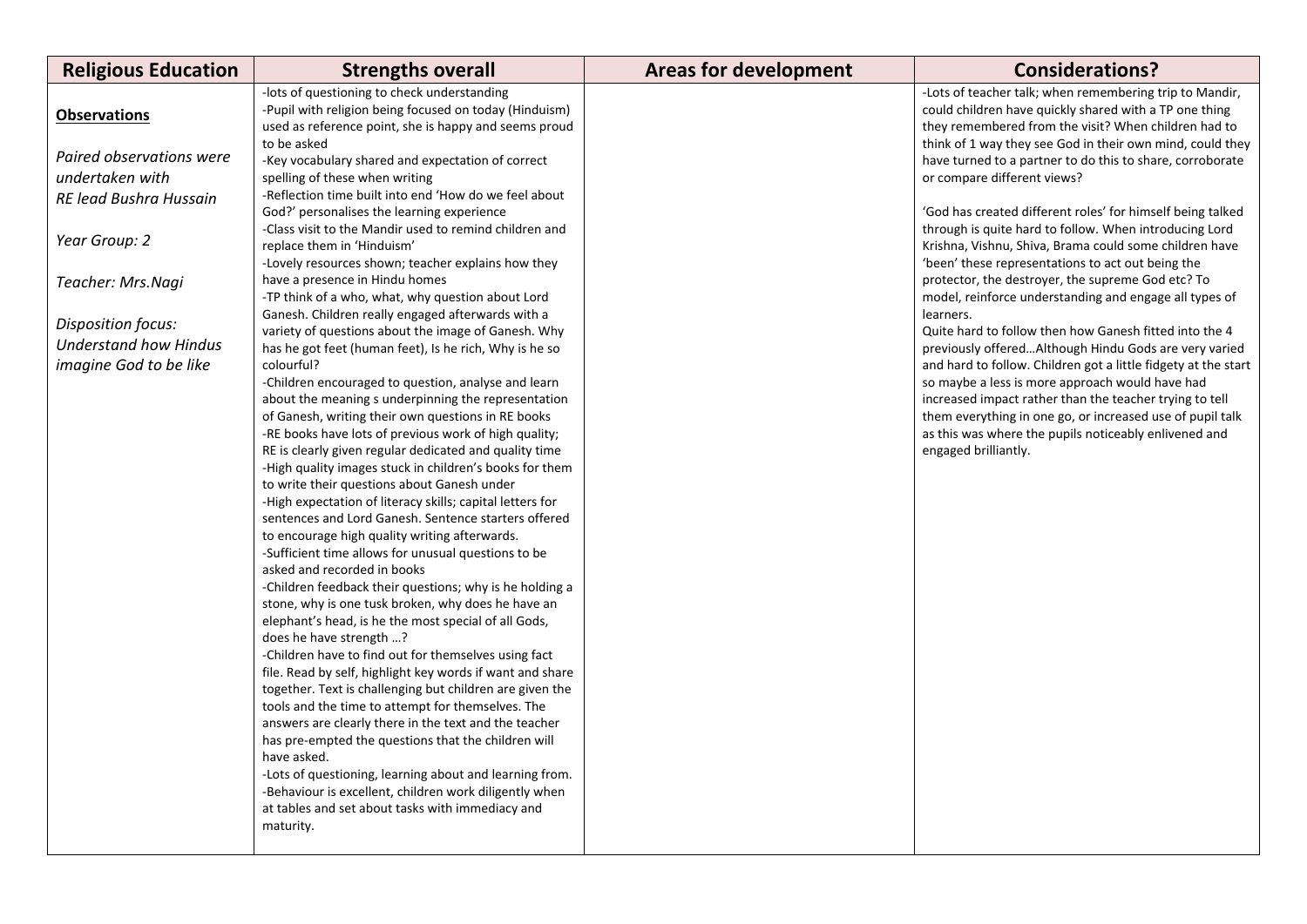| <b>Religious Education</b> | <b>Strengths overall</b>                      | <b>Areas for development</b> | <b>Considerations?</b> |
|----------------------------|-----------------------------------------------|------------------------------|------------------------|
|                            | -Christ Church family is strong; HT knows     |                              |                        |
| <b>Ethos</b>               | children and parents and speaks with them     |                              |                        |
|                            | on a very personalised and caring level       |                              |                        |
| Safeguarding               | -Prevent high risk area, staff aware of this  |                              |                        |
| What do you do to          | -HT WRAP trained                              |                              |                        |
| ensure against any         | -Consortium counter terrorism trained         |                              |                        |
| extremist                  | -Parents e-safety workshops, parents know     |                              |                        |
| developments?              | how to put controls on etc                    |                              |                        |
|                            | -Prevent / child in need case; father and     |                              |                        |
|                            | grandmother watching propaganda and           |                              |                        |
|                            | inappropriate material and showing child.     |                              |                        |
|                            | Concerns escalated and passed on              |                              |                        |
|                            | -Counter terrorism team have been in for      |                              |                        |
|                            | parent talks                                  |                              |                        |
|                            | -If parents have concerns, HT welcomes        |                              |                        |
|                            | them in, very open and well read/prepared.    |                              |                        |
|                            | Had some concerns raised when                 |                              |                        |
|                            | amalgamated boys and girls swimming,          |                              |                        |
|                            | explained reasoning behind it to govs,        |                              |                        |
|                            | arranged for parents to observe a swim        |                              |                        |
|                            | session and all was calmed                    |                              |                        |
|                            | -4 core values; faith hope charity patience   |                              |                        |
|                            | -SIAMS inspection April 2016 grading          |                              |                        |
|                            | outstanding in all areas                      |                              |                        |
|                            | -Displays, parables linked to values          |                              |                        |
|                            |                                               |                              |                        |
| How do you promote         | -Diverse staff represent many faiths          |                              |                        |
| equality?                  | -Staff raise concerns ie not wanting to sing  |                              |                        |
|                            | an Arabic song at Eid; vicar discussed with;  |                              |                        |
|                            | issues and concerns are open and talked       |                              |                        |
|                            | through rationally and with compassion.       |                              |                        |
|                            | Joint approach from RE lead, HT, vicar (chair |                              |                        |
|                            | of Govs)                                      |                              |                        |
|                            | -Rabbi has visited from Greek Orthodox        |                              |                        |
|                            | school. Children talked to him, questioned    |                              |                        |
|                            | him and he was very impressed with their      |                              |                        |
|                            | thoughts and responses. Plan next year to     |                              |                        |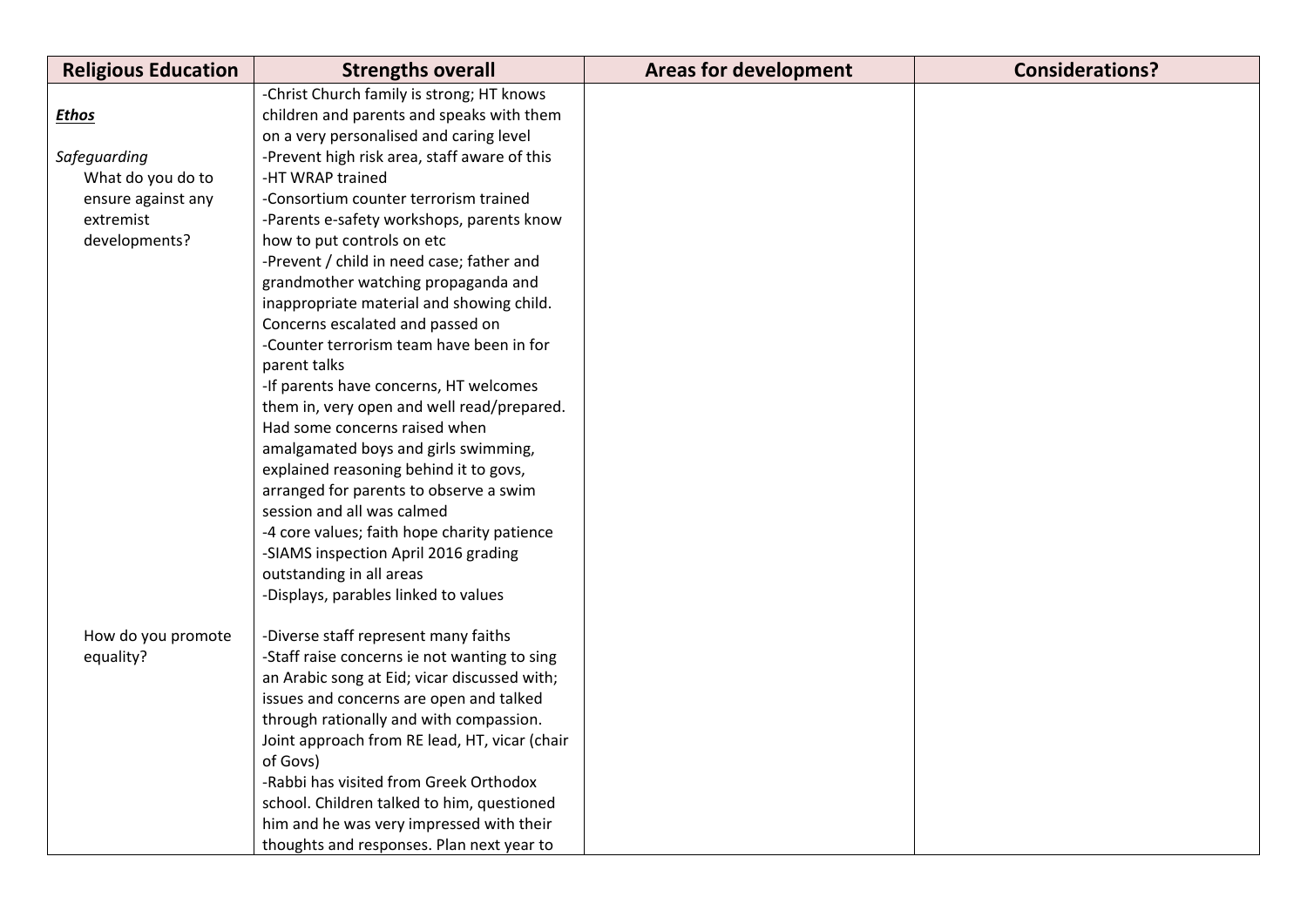|                       | visit synagogue.                               |  |
|-----------------------|------------------------------------------------|--|
|                       | -Faith Team: represent each faith in the       |  |
|                       | school                                         |  |
|                       | -Performances are engaging and celebratory     |  |
|                       | and there are currently no withdrawals         |  |
|                       | -Gender and equality workshops; womens         |  |
|                       | aid with Y6                                    |  |
|                       | -Women Against Radicalisation Networks;        |  |
|                       | gender equality- parents workshops. Men        |  |
|                       | attend too (if they wish), coffee mornings-    |  |
|                       | speakers come to talk initially and then       |  |
|                       | workshops follow                               |  |
|                       |                                                |  |
| Are the ambitions and | -Children wearing 'ask me if you need help'    |  |
| ideal conveyed        | tabard PATHS (Promoting Alternative            |  |
| appropriate? Do the   | Thinking Strategies Programme) A child is      |  |
| implicit values       | chosen each day and have roles and             |  |
| comport with British  | responsibilities. Compliment session at end    |  |
| Values                | of day                                         |  |
|                       | -BVs are annotated on all plans                |  |
|                       | -BV play day at start of year, theatre         |  |
|                       | company delivered a day of 'what it means      |  |
|                       | to be British'. Diversity of people born in    |  |
|                       | Britain.                                       |  |
|                       | -Inter faith week                              |  |
|                       | -Topics include democracy                      |  |
|                       | -SMSC tracks opportunity and events which      |  |
|                       | demonstrate BVs                                |  |
|                       | -School council; make decisions ie litter      |  |
|                       | project. Community project. Canvassed Lord     |  |
|                       | Mayor to come and he did. Meetings are         |  |
|                       | minuted by children. Litter pick monthly SLT,  |  |
|                       | children, parents. HT applied for funding etc. |  |
|                       | Bishop Anne Hollinsworth opened it.            |  |
|                       | Relaunched values and family ethos             |  |
|                       | -High community interaction, parents           |  |
|                       | involved                                       |  |
|                       | -BVs has basis in trust and openness; sticking |  |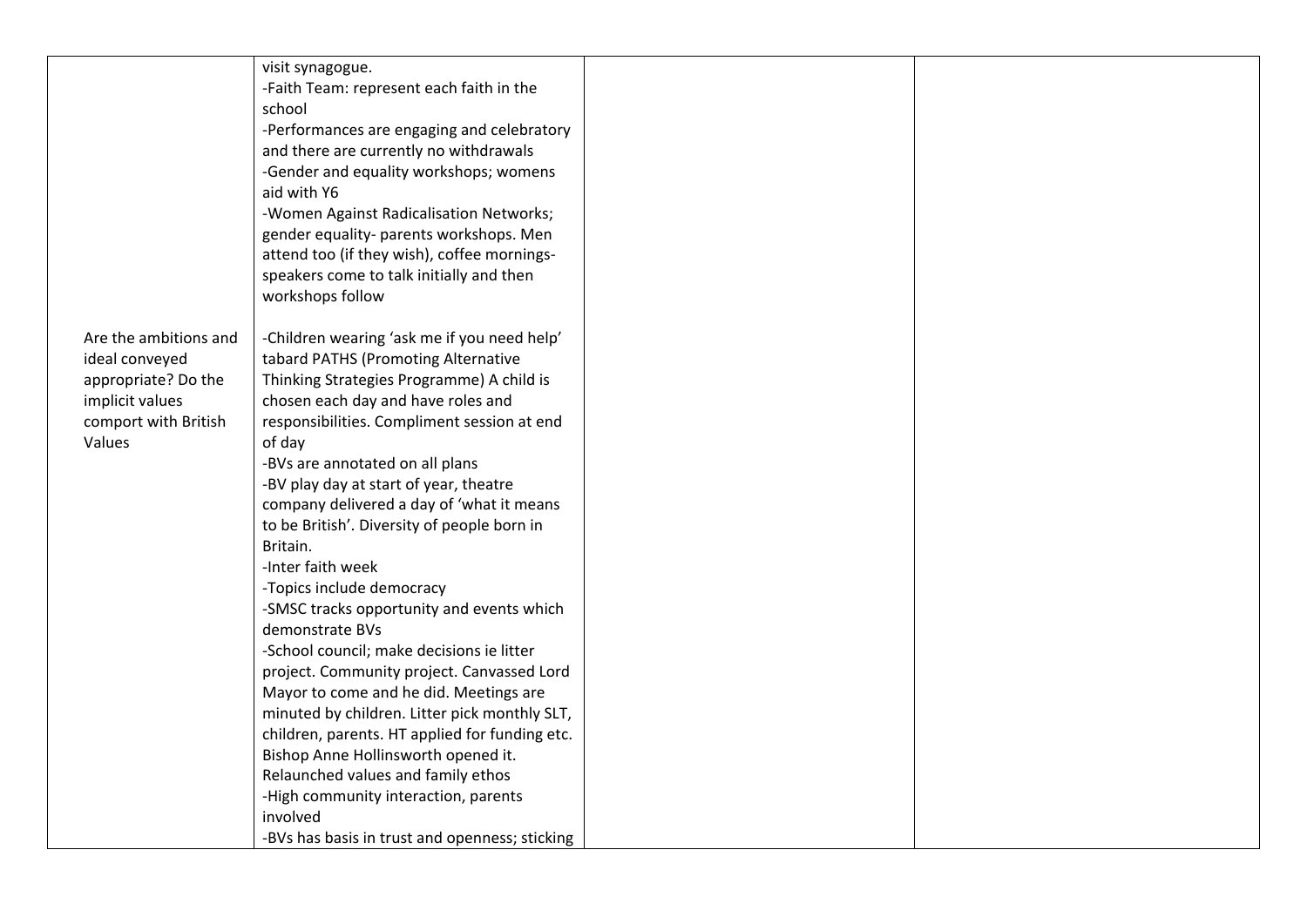| Do you visit places of<br>worship?                                  | firm to BVs but not hiding anything and<br>building engagement through parents<br>already involved and come and see what we<br>do.<br>-Each class visits a place of worship each<br>year<br>-Inter faith week, classes study faith of the<br>place of worship they visit<br>-Some visits to church |                                                                                                                                                                     |
|---------------------------------------------------------------------|----------------------------------------------------------------------------------------------------------------------------------------------------------------------------------------------------------------------------------------------------------------------------------------------------|---------------------------------------------------------------------------------------------------------------------------------------------------------------------|
| Charity work?                                                       | -4 house teams are named after 4 core<br>values<br>-Children bring food bank donations and put<br>in 'bucket' for their house.                                                                                                                                                                     |                                                                                                                                                                     |
| Links with schools with a<br>different population to<br>your school |                                                                                                                                                                                                                                                                                                    | School has a varied population and many<br>ethnicities and faiths are represented. We<br>discussed the potential of a link with Cromwell<br>Jnr or Nishkam Primary. |
|                                                                     |                                                                                                                                                                                                                                                                                                    |                                                                                                                                                                     |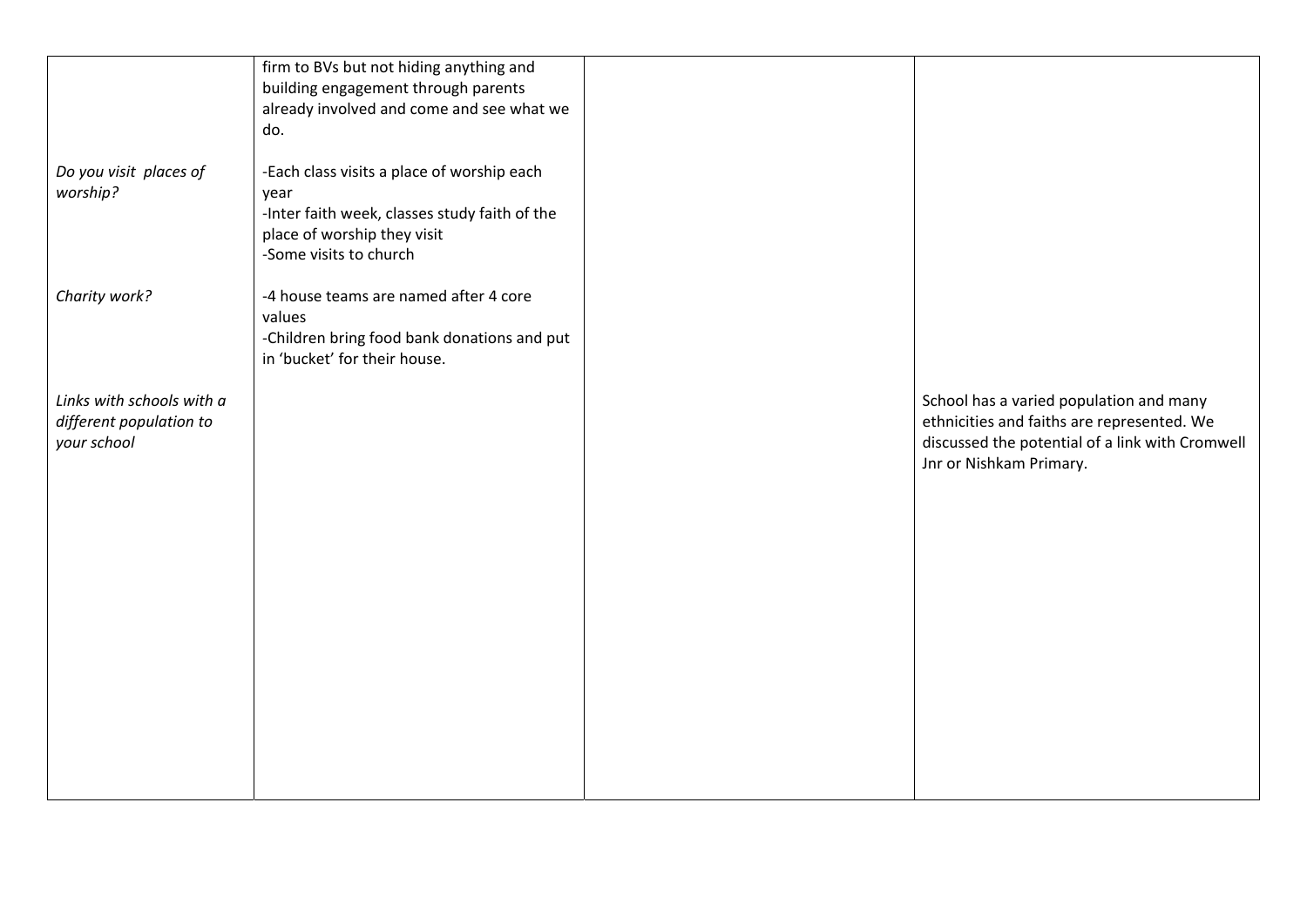| <b>Collective Worship</b>   | <b>Strengths overall</b>                         | <b>Areas for development</b> | <b>Considerations?</b> |
|-----------------------------|--------------------------------------------------|------------------------------|------------------------|
|                             | -Anyone delivering CW fills in planning sheet    |                              |                        |
| Legal requirements:         | -monitored by RE lead                            |                              |                        |
| Daily act of Collective     | -Rev Richard heavily involved in delivery,       |                              |                        |
| Worship taking place        | fortnightly (Chair lessons) and especially       |                              |                        |
| YES, 10am DAILY.            | with SIAMS inspection, talked about the          |                              |                        |
| <b>CHANGING TO 9am FROM</b> | Trinity in each class, did workshop. Rev         |                              |                        |
| SEPT TO SET TONE FOR        | Richard carries out lesson observations,         |                              |                        |
| <b>DAY</b>                  | meets with HT for 1 hr each fortnight.           |                              |                        |
|                             | -CW comment book which faith team take           |                              |                        |
| Are the acts of Collective  | around and class teachers and chn comment        |                              |                        |
| Worship 'wholly or mainly   | on specific points (to do with that day's CW     |                              |                        |
| of a broadly Christian      | or the theme for the week) ie 'charity' 'how     |                              |                        |
| Character'                  | did you feel', 'will it change anything in you?' |                              |                        |
| <b>YES</b>                  | Gives opportunity to re-engage with the CW       |                              |                        |
|                             | throughout the day/week                          |                              |                        |
| If not does the school have | -worship board which children can add to as      |                              |                        |
| a determination?            | they want, has question of the week ie 'how      |                              |                        |
|                             | do you show charity to others?' Children's       |                              |                        |
| Does the act of Collective  | responses are independent and it is clear        |                              |                        |
| Worship give pupils the     | they are freely and confidently added!           |                              |                        |
| opportunity to worship      | -Spiritual garden created so children could      |                              |                        |
| (this could be through      | go and pray if they wanted to as they had        |                              |                        |
| reflection, prayer, song?   | been using HT office. Currently also being       |                              |                        |
| YES                         | used as a space for Y6 boy who is fasting as it  |                              |                        |
|                             | was recognised that it was hard for him to       |                              |                        |
| Do you keep records for     | spend lunchtime watching others eat;             |                              |                        |
| the Acts of Collective      | friends stay with him. There is an overall       |                              |                        |
| Worship?                    | feeling of care and collective responsibility;   |                              |                        |
| <b>YES</b>                  | staff offer suggestions like this to pupils and  |                              |                        |
|                             | they make their own decisions and pupils         |                              |                        |
| Do any parental exercise    | freely ask staff or make suggestions of their    |                              |                        |
| their right to withdraw?    | own which are considered and discussed.          |                              |                        |
| <b>NO</b>                   | The channel between pupils and staff is          |                              |                        |
|                             | fluent and open.                                 |                              |                        |
|                             |                                                  |                              |                        |
|                             |                                                  |                              |                        |
|                             |                                                  |                              |                        |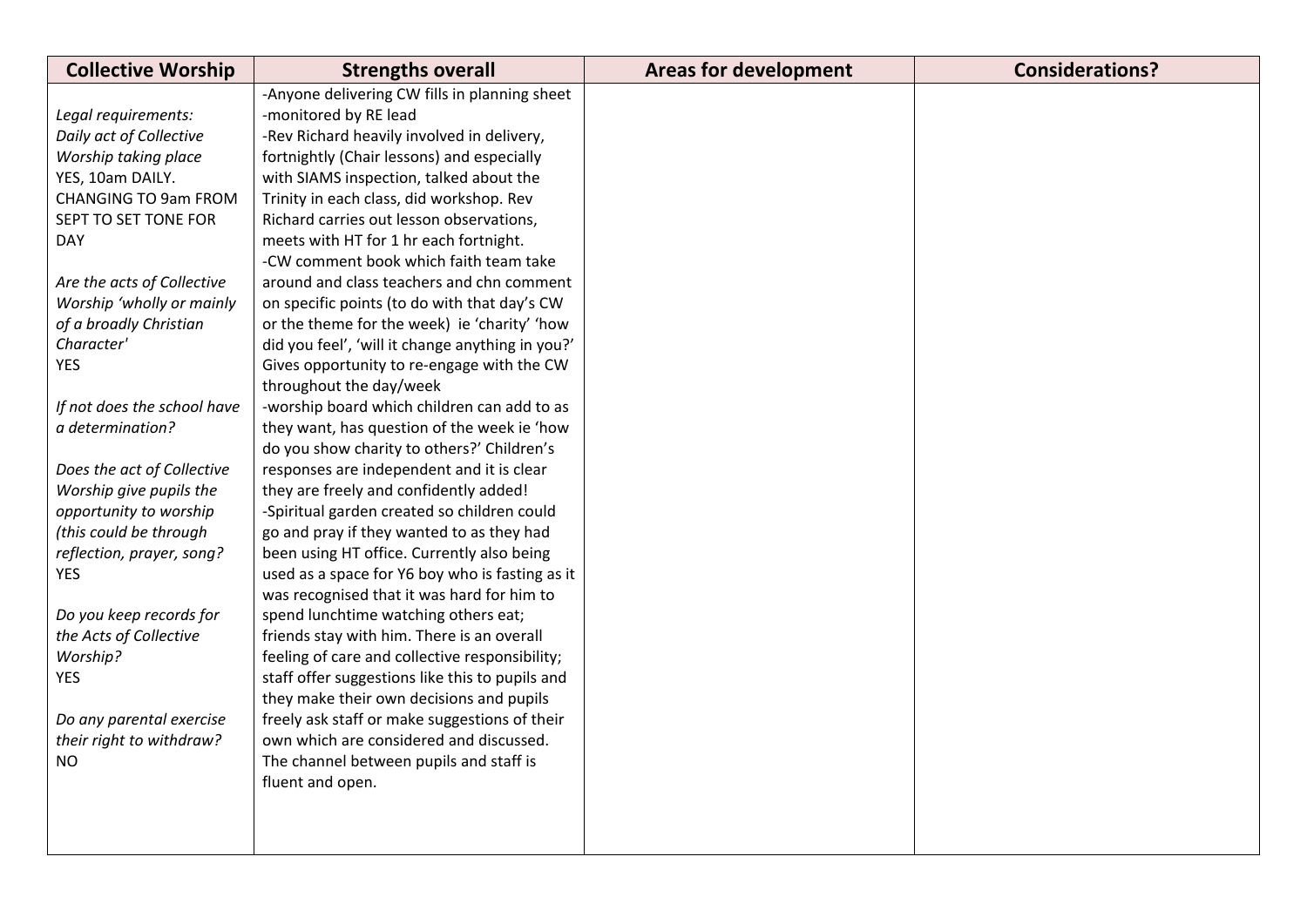| <b>Collective Worship</b>                                                                                        | <b>Strengths overall</b>                                                                                                                                                                                                                                                                                                                                                                                                               | <b>Areas for development</b> | <b>Considerations?</b> |
|------------------------------------------------------------------------------------------------------------------|----------------------------------------------------------------------------------------------------------------------------------------------------------------------------------------------------------------------------------------------------------------------------------------------------------------------------------------------------------------------------------------------------------------------------------------|------------------------------|------------------------|
| <b>Act of Collective Worship</b><br>Is the Act of Collective<br>Worship educational,<br>inclusive and spiritual? | -Yes, hugely.                                                                                                                                                                                                                                                                                                                                                                                                                          |                              |                        |
| Is music used?                                                                                                   | -calming on entry; children so calm and well<br>behaved<br>-E candle focal point<br>-Children encouraged to reflect on theme on<br>leaving with e candle on and calm music                                                                                                                                                                                                                                                             |                              |                        |
| Is there a theme $-$ is it<br>developed effectively?                                                             | -Charity, love. Charity team in school<br>referenced. "Love your neighbour as<br>yourself" (Jesus). EU referendum, we can<br>have different views but still love someone.<br>Reminder of Good Samaritan and then 'The<br>Sheep and the Goats' story told. Muslims-<br>Ramadan charity.                                                                                                                                                 |                              |                        |
| Pupil and staff involvement                                                                                      | -Children so happy and relaxed<br>-Beautiful singing; uplifting, happy, rousing!                                                                                                                                                                                                                                                                                                                                                       |                              |                        |
| Ease or discomfort among<br>participants                                                                         | 'When I needed a neighbour'.<br>-Rev Richard takes CW regularly (governor as<br>well) known person to the children<br>-God is good 'all the time', all the time 'God<br>is good' call and response very natural to<br>start the CW and engage pupils' focus.<br>-Lots of pupil leader interaction and pupils<br>very keen to engage and answer.<br>-Answers are confident, wise and eloquent.<br>Pupils are keen to share their voice. |                              |                        |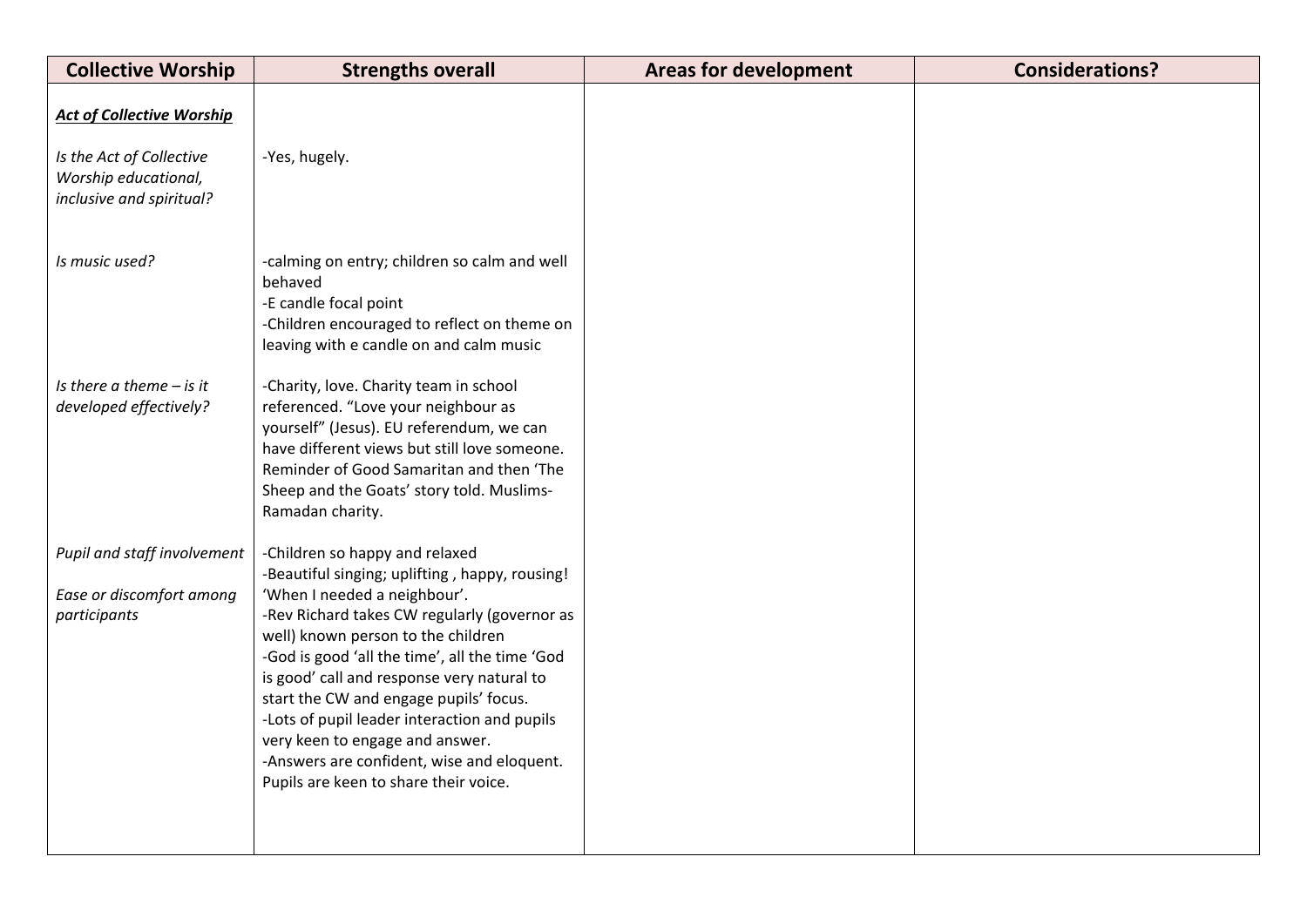| Does it respect those who | - HUGELY! Faith teams, all religions         |  |
|---------------------------|----------------------------------------------|--|
| belong to different       | represented and none. If agree with prayer   |  |
| religious traditions or   | can say Amen or Ameen.                       |  |
| none?                     | -Rev acknowledges that 'Christians believe'  |  |
|                           |                                              |  |
|                           | -Faith teams (children from across the       |  |
|                           | school) present about charity and how it is  |  |
|                           | shown or what it means to each faith; Islam, |  |
|                           | Sikh, Hinduism, Buddhism, Judaism, No        |  |
|                           | religion                                     |  |
|                           | -Prayer at end led by children 'we go with'  |  |
|                           |                                              |  |
|                           |                                              |  |
|                           |                                              |  |
|                           |                                              |  |
|                           |                                              |  |
|                           |                                              |  |
|                           |                                              |  |
|                           |                                              |  |
|                           |                                              |  |
|                           |                                              |  |
|                           |                                              |  |
|                           |                                              |  |
|                           |                                              |  |
|                           |                                              |  |
|                           |                                              |  |
|                           |                                              |  |
|                           |                                              |  |
|                           |                                              |  |
|                           |                                              |  |
|                           |                                              |  |
|                           |                                              |  |
|                           |                                              |  |
|                           |                                              |  |
|                           |                                              |  |
|                           |                                              |  |
|                           |                                              |  |
|                           |                                              |  |
|                           |                                              |  |
|                           |                                              |  |
|                           |                                              |  |
|                           |                                              |  |
|                           |                                              |  |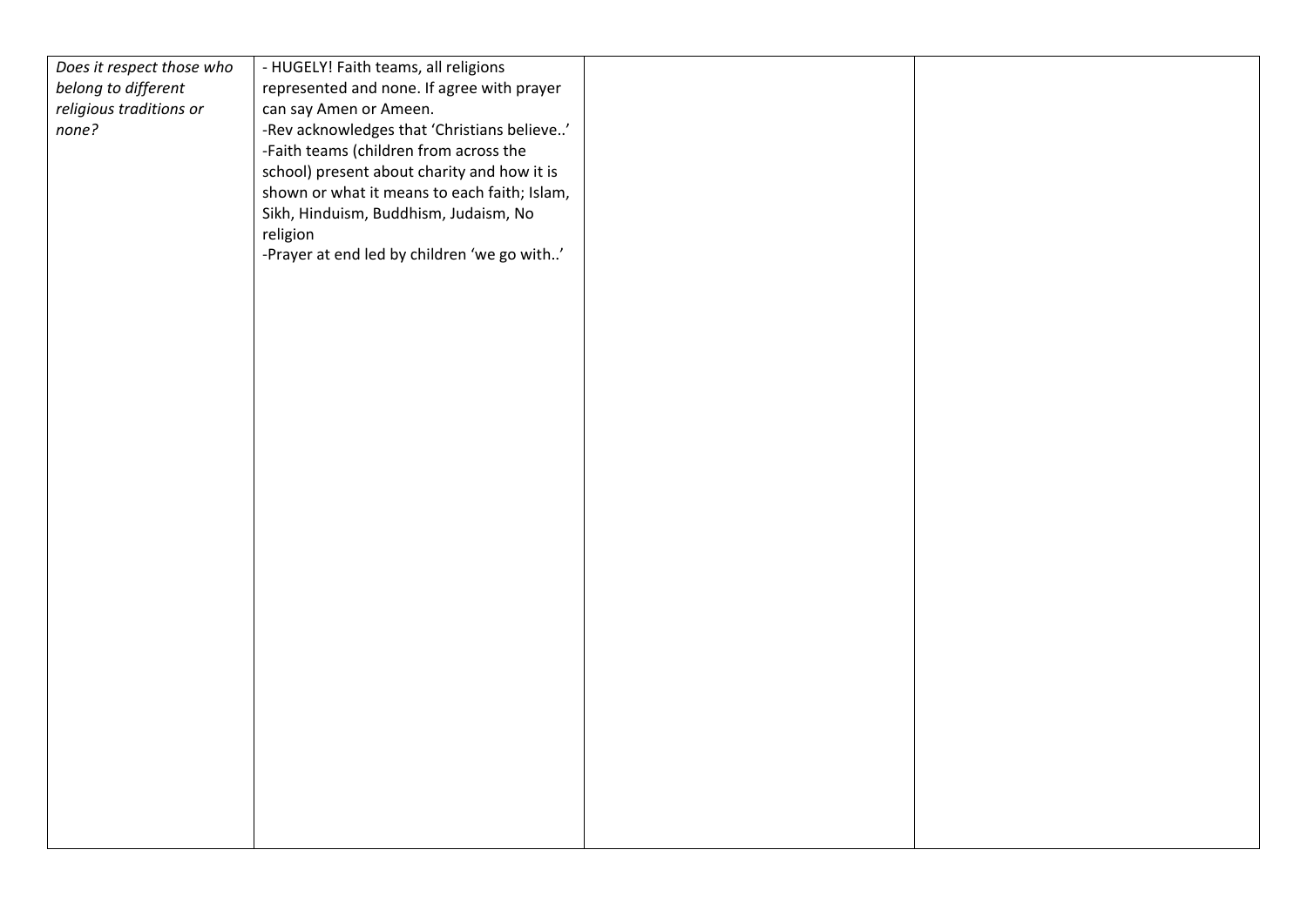| <b>SACRE</b>                                        | <b>Strengths overall</b> | <b>Areas for development</b> | <b>Considerations?</b> |
|-----------------------------------------------------|--------------------------|------------------------------|------------------------|
| <b>FMAD</b> website                                 |                          |                              |                        |
|                                                     |                          |                              |                        |
|                                                     |                          |                              |                        |
| Do you use it?                                      |                          |                              |                        |
| Yes. Use schemes and                                |                          |                              |                        |
| some of the assessment                              |                          |                              |                        |
| material and DVD                                    |                          |                              |                        |
|                                                     |                          |                              |                        |
| Could you contribute?                               |                          |                              |                        |
| *** Assessment; RE lead is                          |                          |                              |                        |
| looking at in her school<br>and would be willing to |                          |                              |                        |
| work with SACRE/other                               |                          |                              |                        |
| teachers to develop                                 |                          |                              |                        |
| this***                                             |                          |                              |                        |
| Also willing for people to                          |                          |                              |                        |
| come and watch CW                                   |                          |                              |                        |
| Any questions for us?                               |                          |                              |                        |
|                                                     |                          |                              |                        |
| How could SACRE help                                |                          |                              |                        |
| you?                                                |                          |                              |                        |
| See assessment comment                              |                          |                              |                        |
|                                                     |                          |                              |                        |
|                                                     |                          |                              |                        |
|                                                     |                          |                              |                        |
|                                                     |                          |                              |                        |
|                                                     |                          |                              |                        |
|                                                     |                          |                              |                        |
|                                                     |                          |                              |                        |
|                                                     |                          |                              |                        |
|                                                     |                          |                              |                        |
|                                                     |                          |                              |                        |